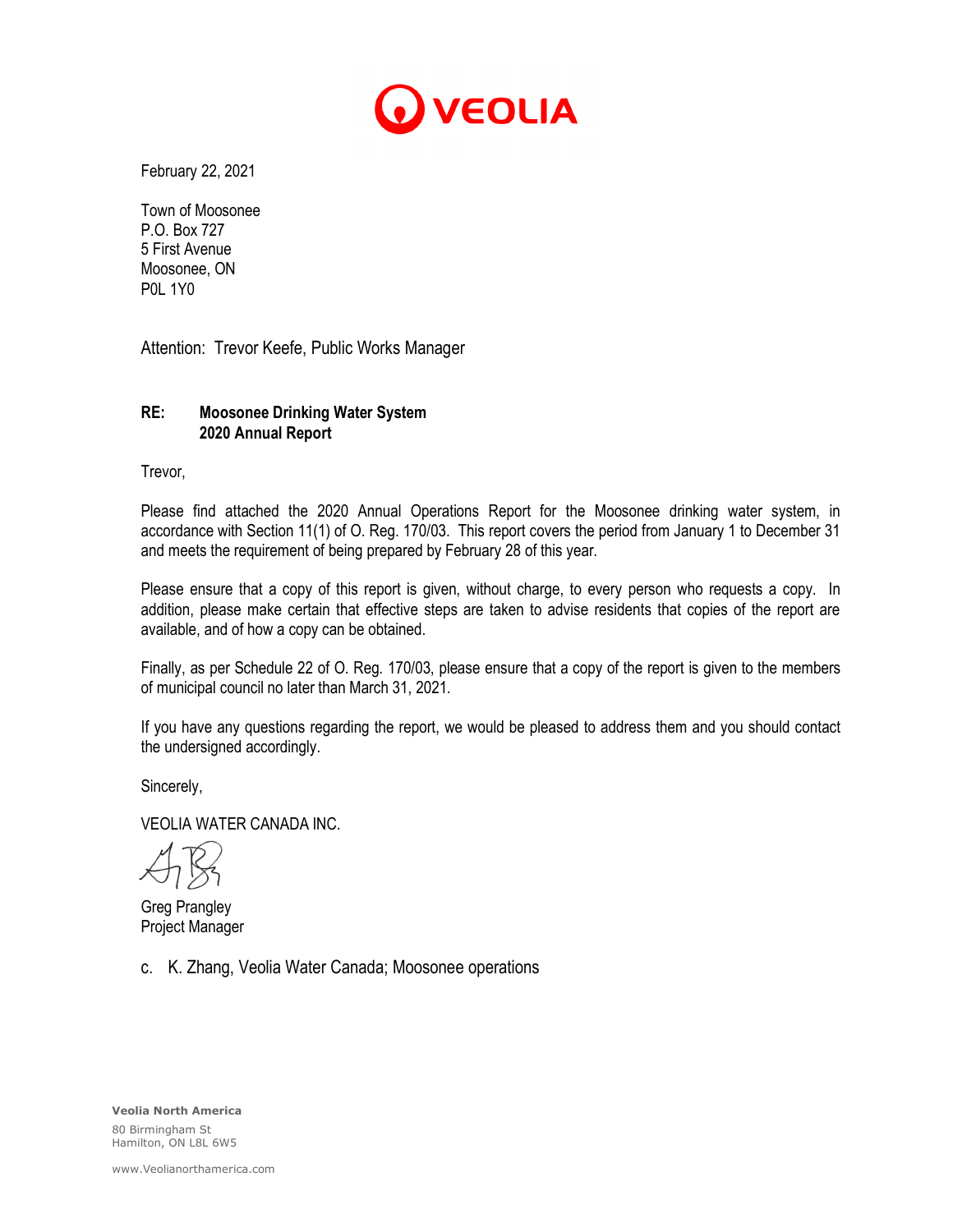# **2020 ANNUAL REPORT FOR WATER SYSTEMS**

## **Part 1 – ANNUAL REPORT (as required by O. Reg. 170/03, Section 11)**

| <b>Drinking-Water System Number:</b>   | 260007114                           |
|----------------------------------------|-------------------------------------|
| <b>Drinking-Water System Name:</b>     | Moosonee Drinking Water System      |
| <b>Drinking-Water System Owner:</b>    | Corporation of the Town of Moosonee |
| <b>Drinking-Water System Category:</b> | Large Municipal Residential         |
| Period being reported:                 | January 1-December 31, 2020         |

| <b>Complete if your Category is Large Municipal</b><br><b>Residential or Small Municipal Residential</b>                      | <b>Complete for all other Categories</b>                                                                                                              |  |  |  |
|-------------------------------------------------------------------------------------------------------------------------------|-------------------------------------------------------------------------------------------------------------------------------------------------------|--|--|--|
| Does your Drinking-Water System<br>$\Box$ Yes<br>$\overline{\triangleright}$ No<br>serve more than 10,000 people?             | <b>Number of Designated Facilities</b><br>served: n/a                                                                                                 |  |  |  |
| Is your annual report available to<br>the public at no charge on a web<br>$\boxdot$ No<br>$\Box$ Yes<br>site on the Internet? | Did you provide a copy of your<br>annual report to all Designated<br>$\Box$ Yes<br>No<br>Facilities you serve?                                        |  |  |  |
| Location where Summary Report required under O.<br>Reg. 170/03 Schedule 22 will be available for inspection.                  | Number of Designated Facilities<br>served: n/a                                                                                                        |  |  |  |
| <b>Municipal Office</b><br><b>5 First Avenue</b><br>Moosonee, ON<br>Tel: (705)336-2993                                        | Did you provide a copy of your<br>annual report to all Interested<br>$\Box$ Yes<br>. No<br>Authorities you report to for each<br>Designated Facility? |  |  |  |

| List all Drinking-Water Systems (if any), which receive all of their drinking water from your system: |                              |  |  |  |
|-------------------------------------------------------------------------------------------------------|------------------------------|--|--|--|
| <b>Drinking Water System Name</b>                                                                     | Drinking Water System Number |  |  |  |
| n/a                                                                                                   |                              |  |  |  |

**Did you provide a copy of your annual report to all Drinking-Water System owners that are connected to you and to whom you provide all of its drinking water?** n/a

**Indicate how you notified system users that your annual report is available, and is free of charge.** Public access/notice via a Public access/notice via Public access/notice via the **Government Office** newspaper web Public access/notice via other Public access/notice via Public Public access/notice via a Request method Public Library local bulletin boards and the community television channel\_

## **Describe your Drinking Water System**

Surface water supply from the Moose River. Water treatment plant rated at 3000 m<sup>3</sup>/day consisting of a dual train package unit with in-line flash mixing, two-stage flocculation, upflow solids contact clarifier

s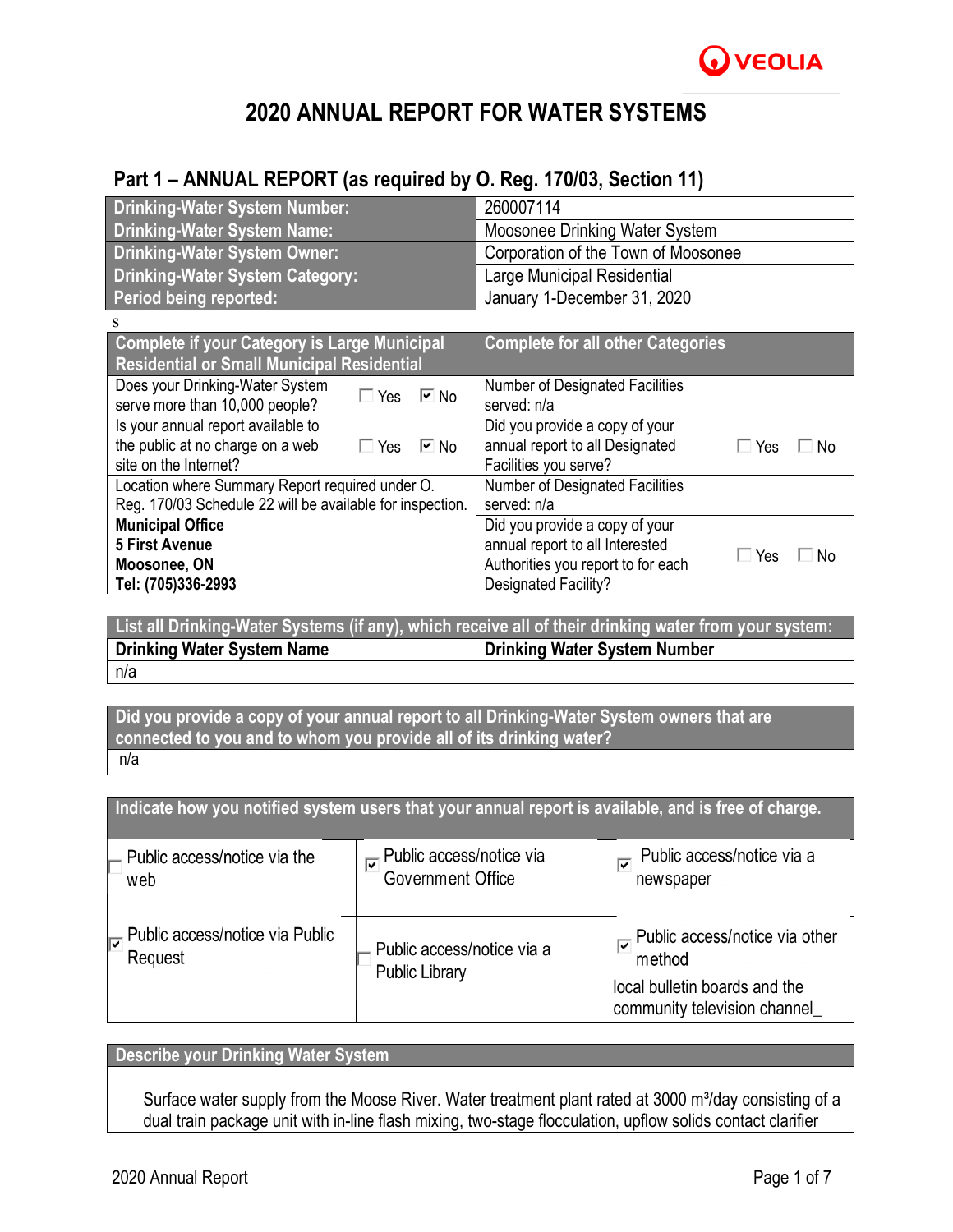with automatic sludge withdrawal, and dual media filters with air scour/water backwash. There are separate chemical feed systems for primary coagulant, coagulant aid, disinfection and pH adjustment. Sludge is gravity settled in the clarifier then thickened and dewatered in a sludge bagging system for disposal at the local landfill. There is a 2140  $m<sup>3</sup>$  reservoir for treated water storage.

**List all water treatment chemicals used over this reporting period** Coagulant - polyaluminum chloride Coagulant aid - polymer Disinfection – sodium hypochlorite pH adjustment – caustic soda

**Please provide a brief description and a breakdown of monetary expenses incurred**

Flow meter calibrations (Lakeside Controls) \$5150 Process Chemicals \$53,883 QMS audit s (internal and external) approx. \$4000 total Spectrophotometer (and accessories) ~\$15.5K

**Provide details on the notices submitted in accordance with subsection 18(1) of the Safe Drinking-Water Act or section 16-4 of Schedule 16 of O.Reg.170/03 and reported to Spills Action Centre**

| <b>Incident Date</b> | Parameter        | Result                     | <b>Corrective Action</b>            | <b>Corrective Action Date</b> |
|----------------------|------------------|----------------------------|-------------------------------------|-------------------------------|
| Feb. 5, 2020         | <b>Furbidity</b> | Greater than 1.0NTU for 18 | None                                | Feb. 6, 2020                  |
|                      |                  | min                        |                                     |                               |
| August 17, 2020      | THM              | 106                        | Fixed floc paddle, reduced chlorine | Sept. 12, 2020                |
|                      |                  |                            | dosage                              |                               |

**Microbiological testing done under the Schedule 10, 11 or 12 of Regulation 170/03, during this reporting period**

|                     | Number of<br><b>Samples</b> | Range of E.Coli<br><b>Results</b><br>$(min #) - (max #)$ | <b>Range of Total</b><br><b>Coliform Results</b><br>(min #) - (max #) | <b>Number</b><br>of HPC<br><b>Samples</b> | Range of HPC<br><b>Results</b><br>$(min #) - (max #)$ |
|---------------------|-----------------------------|----------------------------------------------------------|-----------------------------------------------------------------------|-------------------------------------------|-------------------------------------------------------|
| Raw                 | 52                          | $< 2 - 165$ *                                            | 20-1000*                                                              | n/a                                       | n/a                                                   |
| Treated             | 52                          |                                                          |                                                                       | 53                                        | $<1 - 70$                                             |
| <b>Distribution</b> | 108                         |                                                          |                                                                       | 52                                        | $1 - 40$                                              |

\*note that samples from Nov. 2 were "overgrown" for E. coli and total coliforms. The Feb. 5 sample was also overgrown for TC

|                              |                       |                         | Operational testing done under Schedule 7, 8 or 9 of Regulation 170/03 during the period covered by |
|------------------------------|-----------------------|-------------------------|-----------------------------------------------------------------------------------------------------|
| this Annual Report           |                       |                         |                                                                                                     |
|                              | <b>Number of Grab</b> | <b>Range of Results</b> | <b>Units</b>                                                                                        |
|                              | <b>Samples</b>        | $(min #) - (max #)$     |                                                                                                     |
| Filter #1 effluent           | 8760                  | $0.03 - 1.87*$          | <b>NTU</b>                                                                                          |
| turbidity                    |                       |                         |                                                                                                     |
| Filter #2 effluent           | 8760                  | $0.02 - 2.00*$          | <b>NTU</b>                                                                                          |
| turbidity                    |                       |                         |                                                                                                     |
| <b>Chlorine (POE)</b>        | 8760                  | $0.33 - 1.89$           | mq/L                                                                                                |
| <b>Chlorine</b>              | 424                   | $0.24 - 1.22$           | mg/L                                                                                                |
| (distribution)               |                       |                         |                                                                                                     |
| <b>Fluoride (If the DWS)</b> | n/a                   | n/a                     |                                                                                                     |
| provides fluoridation)       |                       |                         |                                                                                                     |

Any incidents of water exceeding the regulatory limit (1.0NTU) entering the distribution system was for less than 15 mins (other than the incident from Feb. 5 described earlier in the report). Most occurrences of greater than 1.0NTU were due to backwashing and calibrations. This flow goes to waste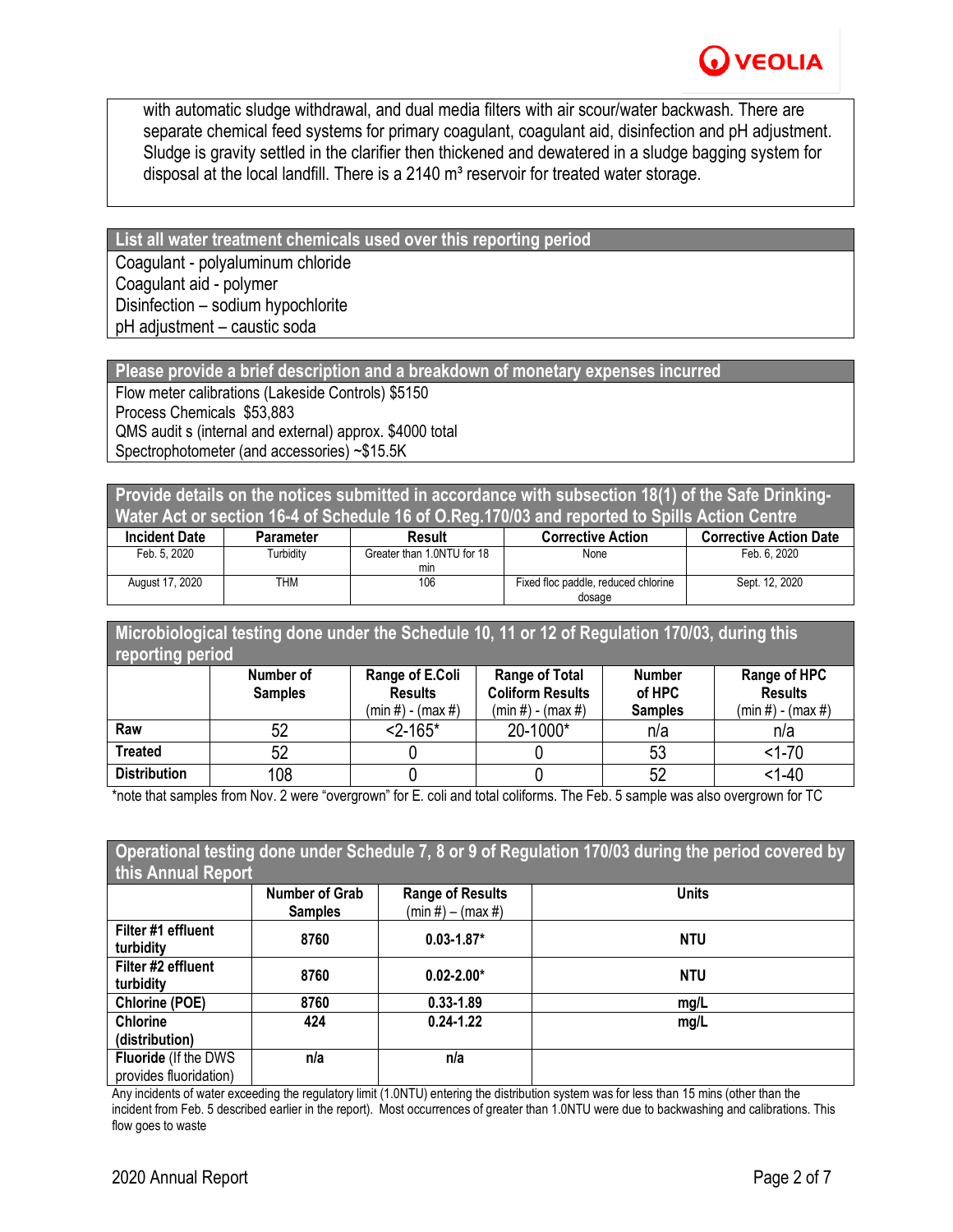

| Summary of additional testing and sampling carried out in accordance with the requirement of an |           |              |               |                 |  |
|-------------------------------------------------------------------------------------------------|-----------|--------------|---------------|-----------------|--|
| approval, order or other legal instrument                                                       |           |              |               |                 |  |
| Date of legal instrument issued                                                                 | Parameter | Date Sampled | <b>Result</b> | Unit of Measure |  |
| None                                                                                            |           |              |               |                 |  |

| Summary of Inorganic parameters tested during this reporting period or the most recent sample |                    |                        |                        |                   |  |
|-----------------------------------------------------------------------------------------------|--------------------|------------------------|------------------------|-------------------|--|
| results                                                                                       |                    |                        |                        |                   |  |
| <b>Parameter</b>                                                                              | <b>Sample Date</b> | <b>Result Value</b>    | <b>Unit of Measure</b> | <b>Exceedance</b> |  |
| Antimony                                                                                      | 11/23/2020         | < 0.5                  | $\mu$ g/L              | No                |  |
| Arsenic                                                                                       | 11/23/2020         | $<$ 1                  | $\mu$ g/L              | No                |  |
| <b>Barium</b>                                                                                 | 11/23/2020         | 5.0                    | µg/L                   | No                |  |
| Boron                                                                                         | 11/23/2020         | 4.0                    | µg/L                   | No                |  |
| Cadmium                                                                                       | 11/23/2020         | < 0.1                  | µg/L                   | No                |  |
| Chromium                                                                                      | 11/23/2020         | $<$ 1                  | µg/L                   | No                |  |
|                                                                                               |                    | Lead-see results below |                        |                   |  |
| Mercury                                                                                       | 11/23/2020         | < 0.1                  | $\mu$ g/L              | No                |  |
| Selenium                                                                                      | 11/23/2020         | 0.7                    | µg/L                   | No                |  |
| Sodium                                                                                        | 11/23/2020         | 12.9                   | mg/L                   | No                |  |
| Uranium                                                                                       | 11/23/2020         | $<$ 1                  | $\mu$ g/L              | No                |  |
| Fluoride                                                                                      | 11/23/2020         | <b>ND</b>              | mg/L                   | No                |  |
| Nitrite                                                                                       | 02/04/2020         | < 0.05                 | mg/L                   | No                |  |
| Nitrate                                                                                       | 02/04/2020         | < 0.05                 | mg/L                   | No                |  |
| Nitrite                                                                                       | 05/12/2020         | < 0.05                 | mg/L                   | No                |  |
| Nitrate                                                                                       | 05/12/2020         | 0.10                   | mg/L                   | No                |  |
| Nitrite                                                                                       | 08/11/2020         | < 0.05                 | mg/L                   | No                |  |
| Nitrate                                                                                       | 08/11/2020         | < 0.05                 | mg/L                   | No                |  |
| Nitrite                                                                                       | 11/23/2020         | < 0.05                 | mg/L                   | No                |  |
| Nitrate                                                                                       | 11/23/2020         | < 0.05                 | mg/L                   | No                |  |

| Summary of Lead Results during this reporting period (Winter: Dec. 15/19-April 15/20; Summer:<br>June 15-Oct. 15/20 |                                                                             |                              |                               |                                         |  |
|---------------------------------------------------------------------------------------------------------------------|-----------------------------------------------------------------------------|------------------------------|-------------------------------|-----------------------------------------|--|
| Sampling Period                                                                                                     | Range of Results (µg/L) from<br>Residential Samples (# of Samples<br>taken) | Non-residential<br>locations | <b>Distribution</b><br>System | Any Adverse Water<br>Quality Incidents? |  |
| Winter                                                                                                              | No samples required                                                         | n/a                          | n/a                           | No                                      |  |
| Summer                                                                                                              | No samples required                                                         | n/a                          | n/a                           | No                                      |  |

No lead sampling required in the 2020 period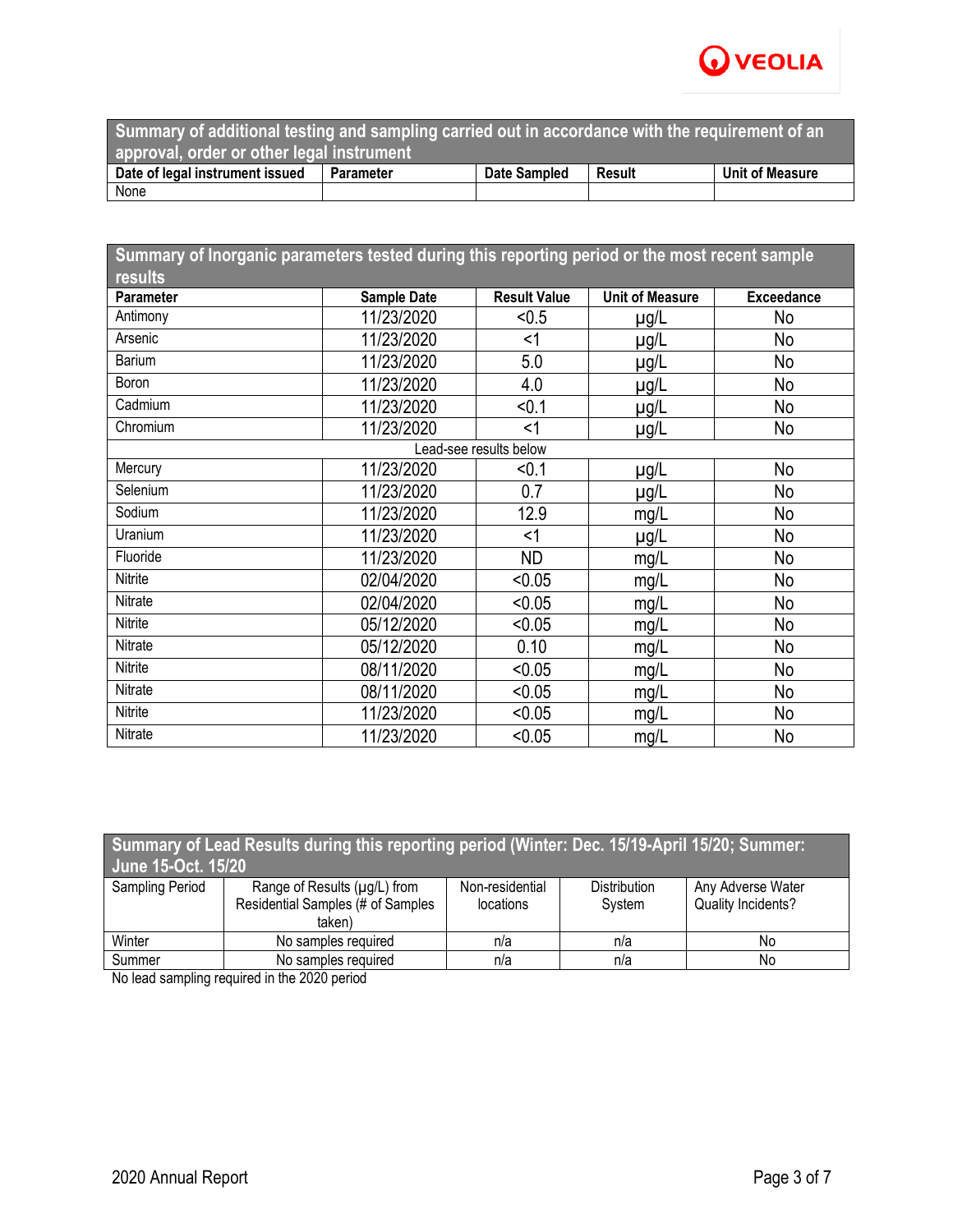

| Summary of Organic parameters tested during this reporting period or the most recent sample<br><b>results</b> |                    |                     |                        |                   |
|---------------------------------------------------------------------------------------------------------------|--------------------|---------------------|------------------------|-------------------|
| Parameter                                                                                                     | <b>Sample Date</b> | <b>Result Value</b> | <b>Unit of Measure</b> | <b>Exceedance</b> |
| Alachlor                                                                                                      | 11/23/2020         | <b>ND</b>           | $\mu$ g/L              | <b>NO</b>         |
| Atrazine + N-dealkylated<br>metobolites                                                                       | 11/23/2020         | <b>ND</b>           | $\mu$ g/L              | <b>NO</b>         |
| Azinphos-methyl                                                                                               | 11/23/2020         | <b>ND</b>           | $\mu$ g/L              | <b>NO</b>         |
| Benzene                                                                                                       | 11/23/2020         | <b>ND</b>           | $\mu$ g/L              | <b>NO</b>         |
| Benzo(a)pyrene                                                                                                | 11/23/2020         | <b>ND</b>           | $\mu$ g/L              | <b>NO</b>         |
| Bromoxynil                                                                                                    | 11/23/2020         | <b>ND</b>           | $\mu$ g/L              | <b>NO</b>         |
| Carbaryl                                                                                                      | 11/23/2020         | <b>ND</b>           | µg/L                   | N <sub>O</sub>    |
| Carbofuran                                                                                                    | 11/23/2020         | <b>ND</b>           | µg/L                   | <b>NO</b>         |
| Carbon Tetrachloride                                                                                          | 11/23/2020         | <b>ND</b>           |                        | <b>NO</b>         |
| Chlorpyrifos                                                                                                  | 11/23/2020         | <b>ND</b>           | µg/L                   | <b>NO</b>         |
| Diazinon                                                                                                      |                    |                     | $\mu$ g/L              |                   |
| Dicamba                                                                                                       | 11/23/2020         | <b>ND</b>           | µg/L                   | <b>NO</b>         |
|                                                                                                               | 11/23/2020         | <b>ND</b>           | $\mu$ g/L              | <b>NO</b>         |
| 1,2-Dichlorobenzene                                                                                           | 11/23/2020         | <b>ND</b>           | $\mu$ g/L              | <b>NO</b>         |
| 1,4-Dichlorobenzene                                                                                           | 11/23/2020         | <b>ND</b>           | $\mu$ g/L              | N <sub>O</sub>    |
| 1.2-Dichloroethane                                                                                            | 11/23/2020         | <b>ND</b>           | $\mu$ g/L              | <b>NO</b>         |
| 1,1-Dichloroethylene<br>(vinylidene chloride)                                                                 | 11/23/2020         | <b>ND</b>           | $\mu$ g/L              | <b>NO</b>         |
| Dichloromethane                                                                                               | 11/23/2020         | <b>ND</b>           | $\mu$ g/L              | <b>NO</b>         |
| 2-4 Dichlorophenol                                                                                            | 11/23/2020         | <b>ND</b>           | µg/L                   | N <sub>O</sub>    |
| 2,4-Dichlorophenoxy acetic acid<br>$(2,4-D)$                                                                  | 11/23/2020         | <b>ND</b>           | $\mu$ g/L              | <b>NO</b>         |
| Diclofop-methyl                                                                                               | 11/23/2020         | <b>ND</b>           | $\mu$ g/L              | <b>NO</b>         |
| Dimethoate                                                                                                    | 11/23/2020         | <b>ND</b>           | µg/L                   | <b>NO</b>         |
| Diquat                                                                                                        | 11/23/2020         | <b>ND</b>           | $\mu$ g/L              | <b>NO</b>         |
| Diuron                                                                                                        | 11/23/2020         | <b>ND</b>           | µg/L                   | <b>NO</b>         |
| Glyphosate                                                                                                    | 11/23/2020         | <b>ND</b>           | $\mu$ g/L              | <b>NO</b>         |
| <b>HAA</b>                                                                                                    | Q1-Q4 2020         | 63.5                | $\mu$ g/L              | <b>NO</b>         |
| Malathion                                                                                                     | 11/23/2020         | <b>ND</b>           | µg/L                   | <b>NO</b>         |
| <b>MCPA</b>                                                                                                   | 11/23/2020         | <b>ND</b>           | $\mu$ g/L              | NO <sub></sub>    |
| Metolachlor                                                                                                   | 11/23/2020         | <b>ND</b>           | $\mu$ g/L              | <b>NO</b>         |
| Metribuzin                                                                                                    | 11/23/2020         | <b>ND</b>           | µg/L                   | <b>NO</b>         |
| Monochlorobenzene                                                                                             | 11/23/2020         | <b>ND</b>           |                        | <b>NO</b>         |
| Paraquat                                                                                                      | 11/23/2020         | <b>ND</b>           | $\mu$ g/L              | <b>NO</b>         |
| Pentachlorophenol                                                                                             |                    |                     | µg/L                   | <b>NO</b>         |
| Phorate                                                                                                       | 11/23/2020         | <b>ND</b>           | µg/L                   |                   |
| Picloram                                                                                                      | 11/23/2020         | <b>ND</b>           | $\mu$ g/L              | <b>NO</b>         |
|                                                                                                               | 11/23/2020         | <b>ND</b>           | µg/L                   | <b>NO</b>         |
| Polychlorinated Biphenyls(PCB)                                                                                | 11/23/2020         | <b>ND</b>           | µg/L                   | <b>NO</b>         |
| Prometryn                                                                                                     | 11/23/2020         | <b>ND</b>           | µg/L                   | <b>NO</b>         |
| Simazine                                                                                                      | 11/23/2020         | <b>ND</b>           | $\mu$ g/L              | <b>NO</b>         |
| <b>THM</b><br>(NOTE: show latest annual<br>average)                                                           | Q1-Q4 2020         | 95.5                | $\mu$ g/L              | <b>NO</b>         |
| Terbufos                                                                                                      | 11/23/2020         | ND                  | $\mu$ g/L              | <b>NO</b>         |
| Tetrachloroethylene                                                                                           | 11/23/2020         | <b>ND</b>           | $\mu$ g/L              | <b>NO</b>         |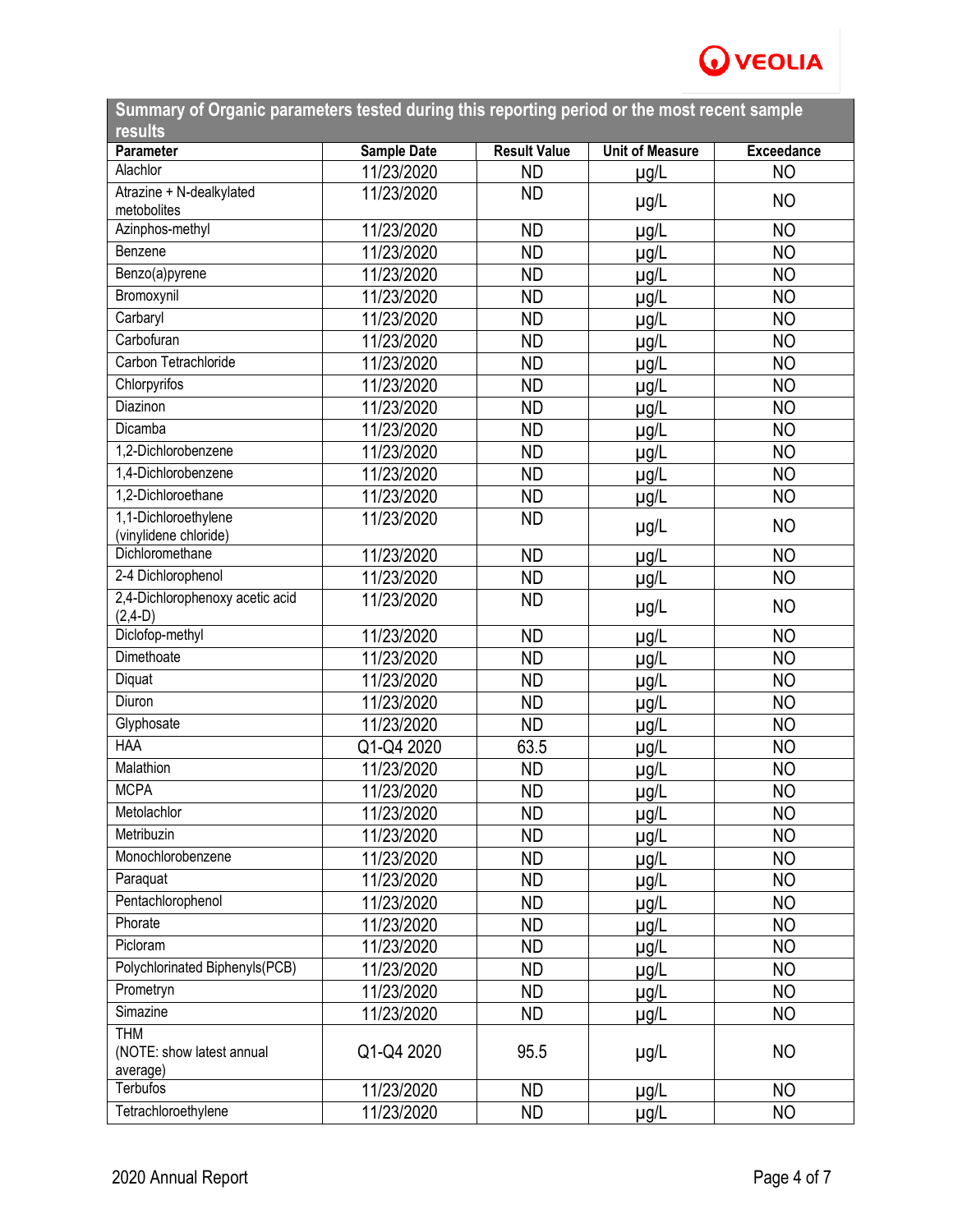

| 2,3,4,6-Tetrachlorophenol | 11/23/2020 | <b>ND</b> | µg/L | NΟ |
|---------------------------|------------|-----------|------|----|
| Triallate                 | 11/23/2020 | <b>ND</b> | µg/L | ΝO |
| Trichloroethylene         | 11/23/2020 | <b>ND</b> | µg/L | ΝO |
| 2,4,6-Trichlorophenol     | 11/23/2020 | <b>ND</b> | µg/L | ΝO |
| Trifluralin               | 11/23/2020 | <b>ND</b> | µg/L | ΝO |
| Vinyl Chloride            | 11/23/2020 | ND        | µg/L | ΝO |

ND=Non-detect (below measurable limit)

| List any Inorganic or Organic parameter(s) that exceeded half the standard prescribed in Schedule 2 |                    |                     |                 |                      |  |
|-----------------------------------------------------------------------------------------------------|--------------------|---------------------|-----------------|----------------------|--|
| of Ontario Drinking Water Quality Standards.                                                        |                    |                     |                 |                      |  |
| <b>Parameter</b>                                                                                    | <b>Sample Date</b> | <b>Result Value</b> | Unit of Measure | <b>ODWS Criteria</b> |  |
| Total THMs (annual avg.)                                                                            | 2020 (Q1-Q4)       | 95.5                | $\mu$ g/L       | 100                  |  |
| HAA (annual avg)                                                                                    | 2020 (Q1-Q4)       | 63.5                | $\mu$ g/L       | 80                   |  |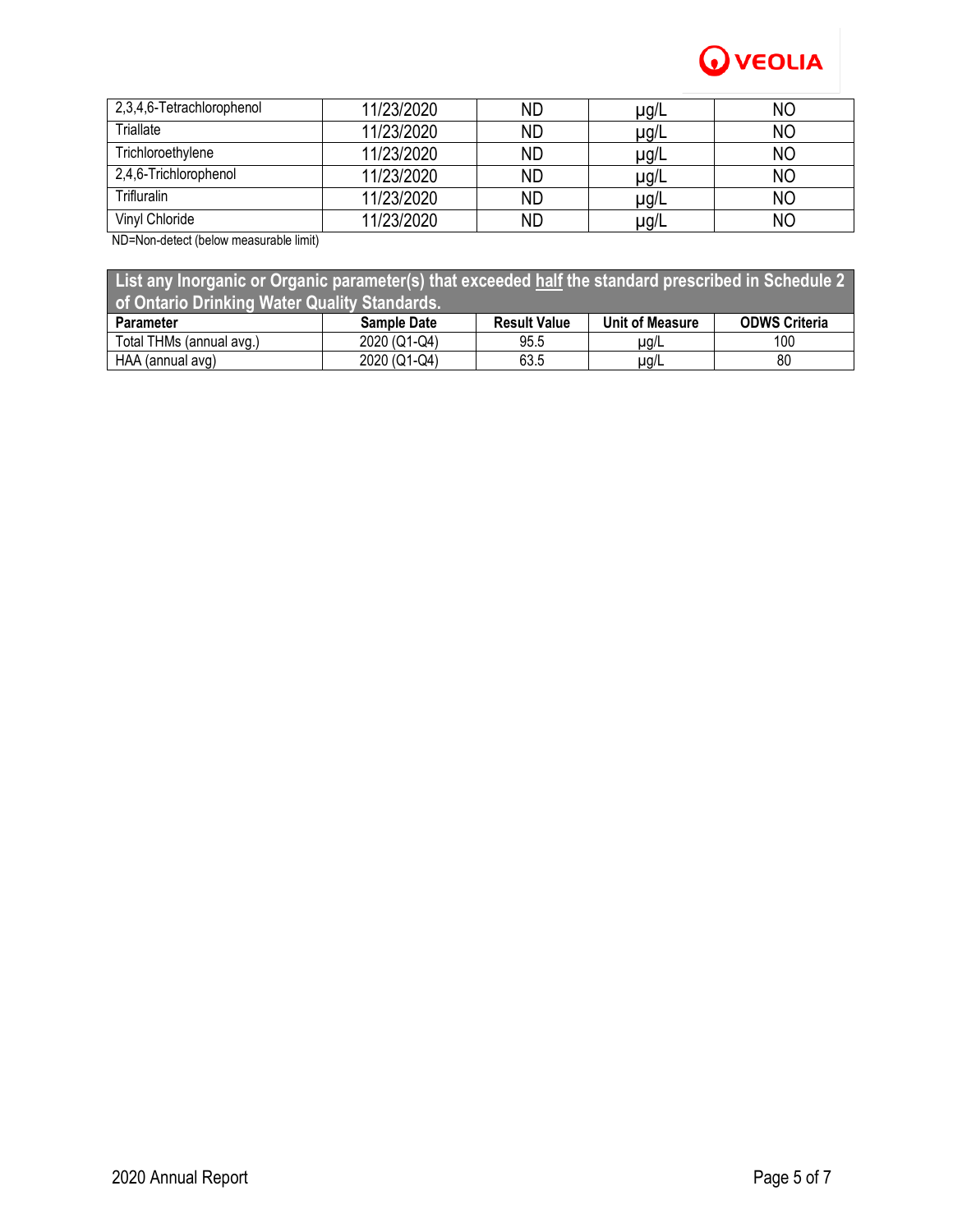

## **Part 2 – SUMMARY REPORT (as required by O. Reg. 170/03, Schedule 22)**

## **Non-Compliance with Legislations, Regulations, Approvals & Orders**

During this period, the Facility was operated in full compliance with the Act, the regulations and the Facility's approval, save and except for the following:

**1. Records did not indicate that the treatment equipment was operated in a manner that achieved the design capabilities required under Ontario Regulation 170/03 or a Drinking Water Works Permit and/or Municipal Drinking Water Licence issued under Part V of the SDWA at all times that water was being supplied to consumers.**

On February 5, 2020, while the standby power generator was being tested under full load the turbidimeter registered filter effluent turbidity greater than 1.0 NTU for 18 minutes while water was being directed to the clearwell and users of the system. On September 5, 2020, while work was being performed on the turbidimeter and filter train No. 1 the turbidimeter registered filter effluent turbidity greater than 1.0 NTU for approximately one hour (18:30 hrs – 19:27 hrs). During this time that water was being directed to the clearwell there were no handheld readings recorded to demonstrate that the filter effluent turbidity met the water quality requirements of O. Reg. 170/03 and the ministry's Disinfection Procedure for turbidity.

#### **Action(s) Required:**

The owner and operating authority must ensure compliance with the general operating obligations of Schedule 1 of O. Reg. 170/03 such that no water is directed to the clearwell and users of the system when filter effluent turbidity does not meet both the filter effluent water quality requirements of O. Reg. 170/03 and the ministry's Disinfection Procedure.

By no later than February 28, 2021, the owner and operating authority shall prepare and submit to Water Inspector Janet Recoskie a written SOP describing the steps operators must take to prevent the above conditions from occurring when performing routine or reactive repairs and maintenance to the filters or the filter effluent turbidimeters.

**2. All continuous monitoring equipment utilized for sampling and testing required by O. Reg.170/03, or Municipal Drinking Water Licence or Drinking Water Works Permit or order, were not equipped with alarms or shut-off mechanisms that satisfy the standards described in Schedule 6.**

New turbidimeters, installed on October 5, 2019, for filter effluent turbidity were not equipped with any audible alarm or call out capabilities to alert the operators when in a low or no-flow condition. During the physical inspection, the flow to the turbidimeter was closed off and observed for a period of approximately five minutes. During this time the turbidity measurements went up slightly and a yellow screen and red light was illuminated on the unit to alert operators that there was no flow going to the unit. However, no call out was initiated and no audible alarm sounded.

#### **Action(s) Required:**

The owner and operating authority must ensure compliance with the continuous monitoring equipment requirements of Section 6-5 of Schedule 6 to O. Reg. 170/03.

To ensure compliance with this requirement, by no later than March 31, 2021, the owner and operating authority are to provide written confirmation to Water Inspector Janet Recoskie that an alarm has been interconnected with each of the turbidimeters such that the filter effluent valves will close when either of the turbidimeters is in a low or no-flow condition or an alarm is initiated to call an operator to the plant to take corrective action when either of the turbidimeters is in a low or no-flow condition. **Continuous monitoring equipment that was being utilized to fulfill O. Reg. 170/03 requirements was not performing tests for the parameters with at least the minimum frequency specified in the Table in Schedule 6 of O. Reg. 170/03 and/or was not recording data with the prescribed format.**

On September 5, 2020, while work was being performed on the turbidimeter and filter train No. 1 the turbidimeter registered filter effluent turbidity greater than 1.0 NTU for approximately one hour (18:30 hrs – 19:27 hrs). During this time, while water was being directed to the clearwell, there were no handheld readings conducted and recorded with the minimum frequency of once every 15 minutes to comply with the minimum testing and recording frequency for turbidity outlined in Section 6-5 and the Table to this section of Schedule 6 to O. Reg. 170/03

#### **Action(s) Required:**

To ensure compliance with this monitoring, by no later than January 25, 2021 the owner and operating authority will provide written confirmation to Water Inspector Janet Recoskie confirming that signage is posted near the turbidimeters to remind operators of the minimum 15 minute testing and recording frequency for turbidity. **THIS WAS COMPLETED PRIOR TO DEC. 31, 2020**